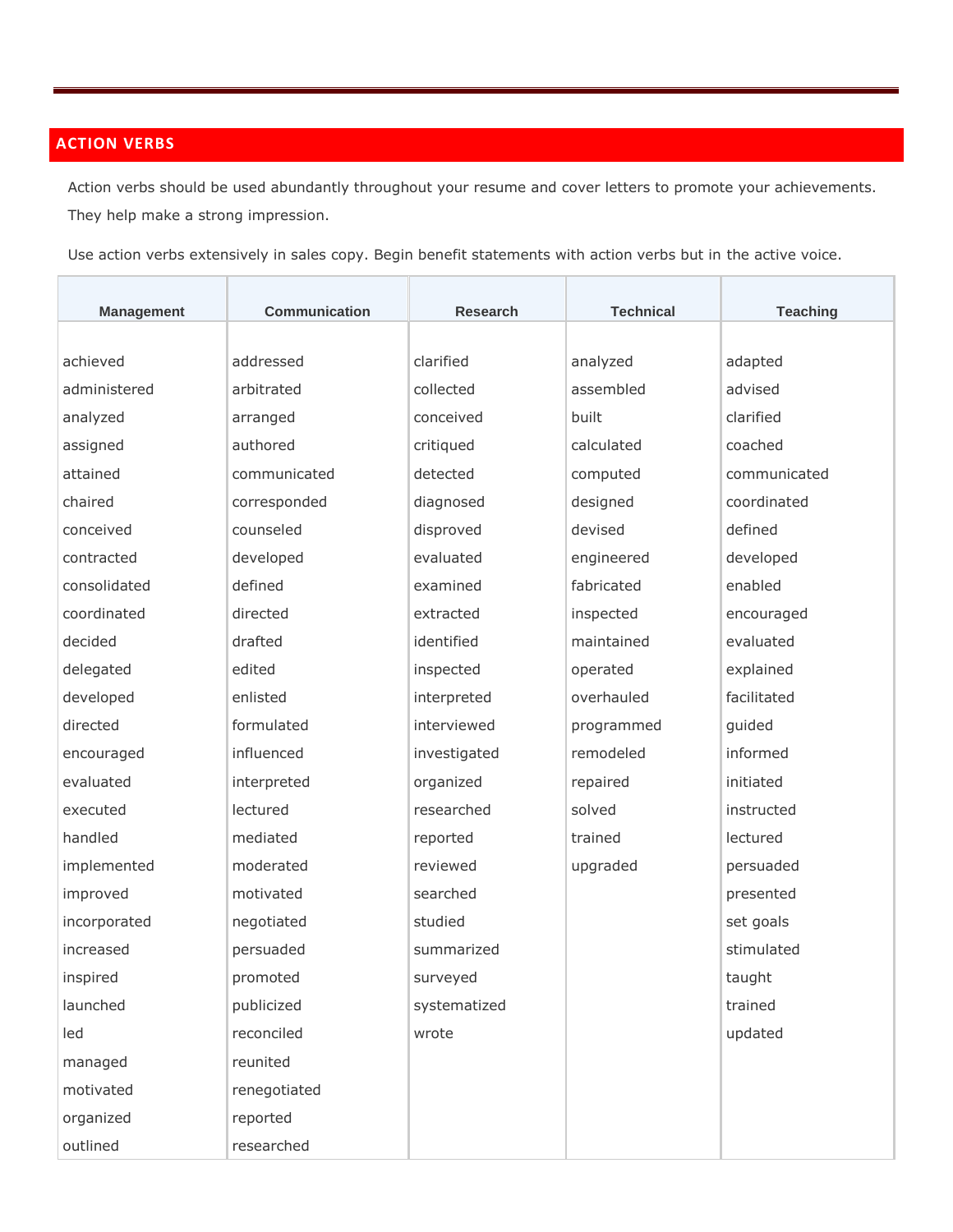| oversaw      | summarized |
|--------------|------------|
| planned      | spoke      |
| prioritized  | translated |
| produced     | wrote      |
| recommended  |            |
| reevaluated  |            |
| rejected     |            |
| reported     |            |
| reviewed     |            |
| scheduled    |            |
| strengthened |            |
| supervised   |            |
| united       |            |

| <b>Financial</b> | <b>Creative</b> | <b>Helping</b> | <b>Clerical or Detail</b> |
|------------------|-----------------|----------------|---------------------------|
|                  |                 |                |                           |
| adjusted         | acted           | advised        | activated                 |
| administered     | applied         | aided          | altered                   |
| allocated        | composed        | assessed       | assembled                 |
| analyzed         | conceived       | assisted       | approved                  |
| appraised        | conceptualized  | brought        | arranged                  |
| audited          | created         | clarified      | catalogued                |
| balanced         | designed        | coached        | classified                |
| budgeted         | developed       | coordinated    | collected                 |
| calculated       | directed        | counseled      | compiled                  |
| compared         | established     | dealt          | described                 |
| computed         | evaluated       | demonstrated   | dispatched                |
| developed        | fashioned       | diagnosed      | edited                    |
| estimated        | formed          | educated       | estimated                 |
| forecast         | formulated      | encouraged     | executed                  |
| forecasted       | founded         | enlisted       | gathered                  |
| managed          | illustrated     | expedited      | generated                 |
| marketed         | instituted      | facilitated    | implemented               |
| planned          | integrated      | familiarized   | inspected                 |
| projected        | introduced      | guided         | listed                    |
| reevaluated      | invented        | helped         | maintained                |
| reconciled       | loaded          | inspired       | monitored                 |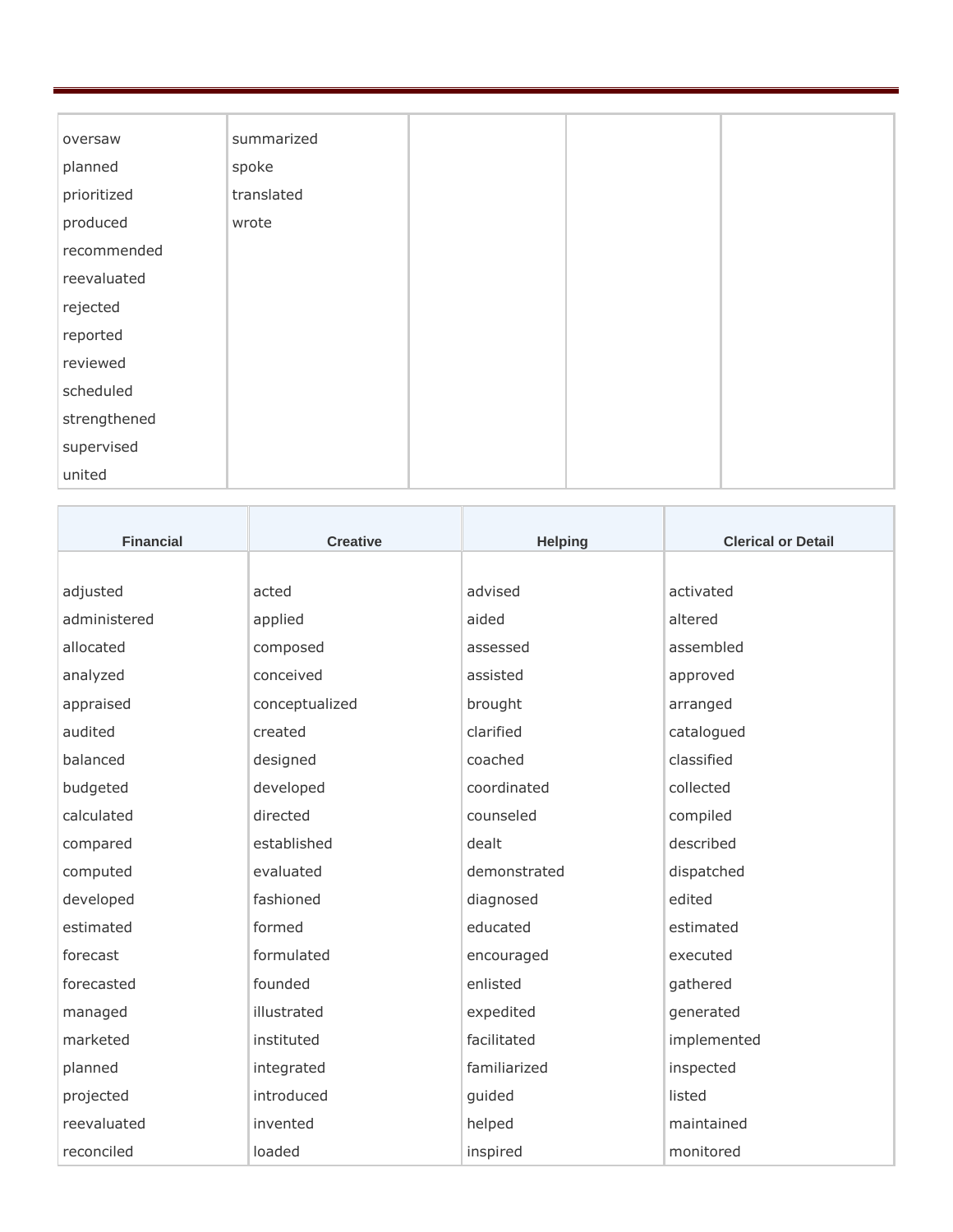| researched | molded     | maintained    | observed     |
|------------|------------|---------------|--------------|
| sold       | originated | modified      | operated     |
|            | perceived  | performed     | organized    |
|            | performed  | referred      | overhauled   |
|            | planned    | rehabilitated | prepared     |
|            | presented  | represented   | processed    |
|            | produced   | supported     | proofread    |
|            | refined    | upheld        | published    |
|            | rewrote    |               | purchased    |
|            | updated    |               | recorded     |
|            |            |               | reduced      |
|            |            |               | retrieved    |
|            |            |               | screened     |
|            |            |               | specified    |
|            |            |               | streamlined  |
|            |            |               | systematized |

| <b>Additional Action Verbs</b> |              |             |              |             |
|--------------------------------|--------------|-------------|--------------|-------------|
|                                |              |             |              |             |
| anticipated                    | experimented | lectured    | received     | scheduled   |
| arbitrated                     | explained    | lifted      | recommended  | selected    |
| ascertained                    | expressed    | listened    | reconciled   | sensed      |
| charted                        | extracted    | logged      | painted      | separated   |
| checked                        | filed        | maintained  | perceived    | served      |
| classified                     | financed     | made        | performed    | sewed       |
| collected                      | fixed        | managed     | persuaded    | shaped      |
| completed                      | followed     | manipulated | photographed | shared      |
| conducted                      | formulated   | mediated    | piloted      | showed      |
| conserved                      | founded      | memorized   | planned      | sketched    |
| consolidated                   | gathered     | modeled     | played       | solved      |
| constructed                    | gave         | monitored   | predicted    | sorted      |
| controlled                     | generated    | motivated   | prepared     | summarized  |
| coordinated                    | guided       | navigated   | prescribed   | supervised  |
| counseled                      | handled      | negotiated  | presented    | supplied    |
| created                        | headed       | observed    | printed      | symbolized  |
| decided                        | helped       | obtained    | processed    | synergized  |
| defined                        | hypothesized | offered     | produced     | synthesized |